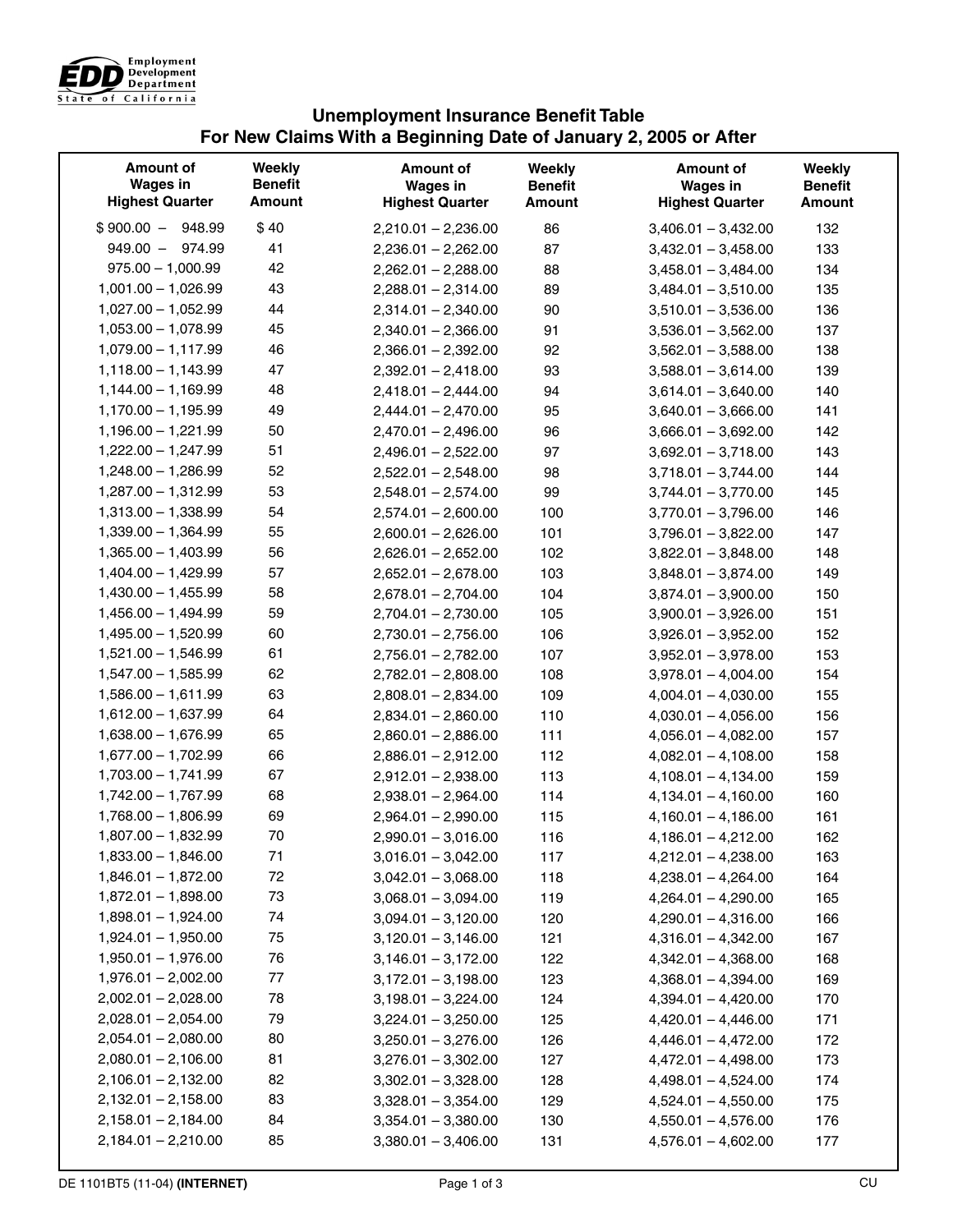## **Unemployment Insurance Benefit Table For New Claims With a Beginning Date of January 2, 2005 or After**

| <b>Amount of</b><br><b>Wages in</b><br><b>Highest Quarter</b> | Weekly<br><b>Benefit</b><br><b>Amount</b> | <b>Amount of</b><br><b>Wages in</b><br><b>Highest Quarter</b> | Weekly<br><b>Benefit</b><br><b>Amount</b> | <b>Amount of</b><br><b>Wages in</b><br><b>Highest Quarter</b> | Weekly<br><b>Benefit</b><br><b>Amount</b> |
|---------------------------------------------------------------|-------------------------------------------|---------------------------------------------------------------|-------------------------------------------|---------------------------------------------------------------|-------------------------------------------|
|                                                               |                                           |                                                               |                                           |                                                               |                                           |
| $4,602.01 - 4,628.00$                                         | 178                                       | $5,798.01 - 5,824.00$                                         | 224                                       | $6,994.01 - 7,020.00$                                         | 270                                       |
| $4,628.01 - 4,654.00$                                         | 179                                       | $5,824.01 - 5,850.00$                                         | 225                                       | $7,020.01 - 7,046.00$                                         | 271                                       |
| $4,654.01 - 4,680.00$                                         | 180                                       | $5,850.01 - 5,876.00$                                         | 226                                       | $7,046.01 - 7,072.00$                                         | 272                                       |
| $4,680.01 - 4,706.00$                                         | 181                                       | $5,876.01 - 5,902.00$                                         | 227                                       | 7,072.01 - 7,098.00                                           | 273                                       |
| $4,706.01 - 4,732.00$                                         | 182                                       | $5,902.01 - 5,928.00$                                         | 228                                       | $7,098.01 - 7,124.00$                                         | 274                                       |
| $4,732.01 - 4,758.00$                                         | 183                                       | $5,928.01 - 5,954.00$                                         | 229                                       | $7,124.01 - 7,150.00$                                         | 275                                       |
| $4,758.01 - 4,784.00$                                         | 184                                       | $5,954.01 - 5,980.00$                                         | 230                                       | $7,150.01 - 7,176.00$                                         | 276                                       |
| $4,784.01 - 4,810.00$                                         | 185                                       | $5,980.01 - 6,006.00$                                         | 231                                       | $7,176.01 - 7,202.00$                                         | 277                                       |
| $4,810.01 - 4,836.00$                                         | 186                                       | $6,006.01 - 6,032.00$                                         | 232                                       | 7,202.01 - 7,228.00                                           | 278                                       |
| $4,836.01 - 4,862.00$                                         | 187                                       | $6,032.01 - 6,058.00$                                         | 233                                       | $7,228.01 - 7,254.00$                                         | 279                                       |
| $4,862.01 - 4,888.00$                                         | 188                                       | $6,058.01 - 6,084.00$                                         | 234                                       | $7,254.01 - 7,280.00$                                         | 280                                       |
| $4,888.01 - 4,914.00$                                         | 189                                       | $6,084.01 - 6,110.00$                                         | 235                                       | $7,280.01 - 7,306.00$                                         | 281                                       |
| $4,914.01 - 4,940.00$                                         | 190                                       | $6,110.01 - 6,136.00$                                         | 236                                       | $7,306.01 - 7,332.00$                                         | 282                                       |
| $4,940.01 - 4,966.00$                                         | 191                                       | $6,136.01 - 6,162.00$                                         | 237                                       | $7,332.01 - 7,358.00$                                         | 283                                       |
| $4,966.01 - 4,992.00$                                         | 192                                       | $6,162.01 - 6,188.00$                                         | 238                                       | $7,358.01 - 7,384.00$                                         | 284                                       |
| $4,992.01 - 5,018.00$                                         | 193                                       | $6,188.01 - 6,214.00$                                         | 239                                       | $7,384.01 - 7,410.00$                                         | 285                                       |
| $5,018.01 - 5,044.00$                                         | 194                                       | $6,214.01 - 6,240.00$                                         | 240                                       | $7,410.01 - 7,436.00$                                         | 286                                       |
| $5,044.01 - 5,070.00$                                         | 195                                       | $6,240.01 - 6,266.00$                                         | 241                                       | $7,436.01 - 7,462.00$                                         | 287                                       |
| $5,070.01 - 5,096.00$                                         | 196                                       | $6,266.01 - 6,292.00$                                         | 242                                       | $7,462.01 - 7,488.00$                                         | 288                                       |
| $5,096.01 - 5,122.00$                                         | 197                                       | $6,292.01 - 6,318.00$                                         | 243                                       | $7,488.01 - 7,514.00$                                         | 289                                       |
| $5,122.01 - 5,148.00$                                         | 198                                       | $6,318.01 - 6,344.00$                                         | 244                                       | $7,514.01 - 7,540.00$                                         | 290                                       |
| $5,148.01 - 5,174.00$                                         | 199                                       | $6,344.01 - 6,370.00$                                         | 245                                       | $7,540.01 - 7,566.00$                                         | 291                                       |
| $5,174.01 - 5,200.00$                                         | 200                                       | $6,370.01 - 6,396.00$                                         | 246                                       | $7,566.01 - 7,592.00$                                         | 292                                       |
| $5,200.01 - 5,226.00$                                         | 201                                       | $6,396.01 - 6,422.00$                                         | 247                                       | $7,592.01 - 7,618.00$                                         | 293                                       |
| $5,226.01 - 5,252.00$                                         | 202                                       | $6,422.01 - 6,448.00$                                         | 248                                       | $7,618.01 - 7,644.00$                                         | 294                                       |
| $5,252.01 - 5,278.00$                                         | 203                                       | $6,448.01 - 6,474.00$                                         | 249                                       | $7,644.01 - 7,670.00$                                         | 295                                       |
| $5,278.01 - 5,304.00$                                         | 204                                       | $6,474.01 - 6,500.00$                                         | 250                                       | 7,670.01 - 7,696.00                                           | 296                                       |
| $5,304.01 - 5,330.00$                                         | 205                                       | $6,500.01 - 6,526.00$                                         | 251                                       | $7,696.01 - 7,722.00$                                         | 297                                       |
| $5,330.01 - 5,356.00$                                         | 206                                       | $6,526.01 - 6,552.00$                                         | 252                                       | $7,722.01 - 7,748.00$                                         | 298                                       |
| $5,356.01 - 5,382.00$                                         | 207                                       | $6,552.01 - 6,578.00$                                         | 253                                       | $7,748.01 - 7,774.00$                                         | 299                                       |
| $5,382.01 - 5,408.00$                                         | 208                                       | $6,578.01 - 6,604.00$                                         | 254                                       | $7,774.01 - 7,800.00$                                         | 300                                       |
| $5,408.01 - 5,434.00$                                         | 209                                       | $6,604.01 - 6,630.00$                                         | 255                                       | 7,800.01 - 7,826.00                                           | 301                                       |
| $5,434.01 - 5,460.00$                                         | 210                                       | $6,630.01 - 6,656.00$                                         | 256                                       | $7,826.01 - 7,852.00$                                         | 302                                       |
| $5,460.01 - 5,486.00$                                         | 211                                       | $6,656.01 - 6,682.00$                                         | 257                                       | $7,852.01 - 7,878.00$                                         | 303                                       |
| $5,486.01 - 5,512.00$                                         | 212                                       | $6,682.01 - 6,708.00$                                         | 258                                       | 7,878.01 - 7,904.00                                           | 304                                       |
| $5,512.01 - 5,538.00$                                         | 213                                       | $6,708.01 - 6,734.00$                                         | 259                                       | $7,904.01 - 7,930.00$                                         | 305                                       |
| $5,538.01 - 5,564.00$                                         | 214                                       | $6,734.01 - 6,760.00$                                         | 260                                       | $7,930.01 - 7,956.00$                                         | 306                                       |
| $5,564.01 - 5,590.00$                                         | 215                                       | $6,760.01 - 6,786.00$                                         | 261                                       | $7,956.01 - 7,982.00$                                         | 307                                       |
| $5,590.01 - 5,616.00$                                         | 216                                       | $6,786.01 - 6,812.00$                                         | 262                                       | $7,982.01 - 8,008.00$                                         | 308                                       |
| $5,616.01 - 5,642.00$                                         | 217                                       | $6,812.01 - 6,838.00$                                         | 263                                       | $8,008.01 - 8,034.00$                                         | 309                                       |
| $5,642.01 - 5,668.00$                                         | 218                                       | $6,838.01 - 6,864.00$                                         | 264                                       | $8,034.01 - 8,060.00$                                         | 310                                       |
| $5,668.01 - 5,694.00$                                         | 219                                       | $6,864.01 - 6,890.00$                                         | 265                                       | $8,060.01 - 8,086.00$                                         | 311                                       |
| $5,694.01 - 5,720.00$                                         | 220                                       | $6,890.01 - 6,916.00$                                         | 266                                       | $8,086.01 - 8,112.00$                                         | 312                                       |
| $5,720.01 - 5,746.00$                                         | 221                                       | $6,916.01 - 6,942.00$                                         | 267                                       | $8,112.01 - 8,138.00$                                         | 313                                       |
| $5,746.01 - 5,772.00$                                         | 222                                       | $6,942.01 - 6,968.00$                                         | 268                                       | $8,138.01 - 8,164.00$                                         | 314                                       |
|                                                               | 223                                       | $6,968.01 - 6,994.00$                                         | 269                                       |                                                               | 315                                       |
| $5,772.01 - 5,798.00$                                         |                                           |                                                               |                                           | $8,164.01 - 8,190.00$                                         |                                           |